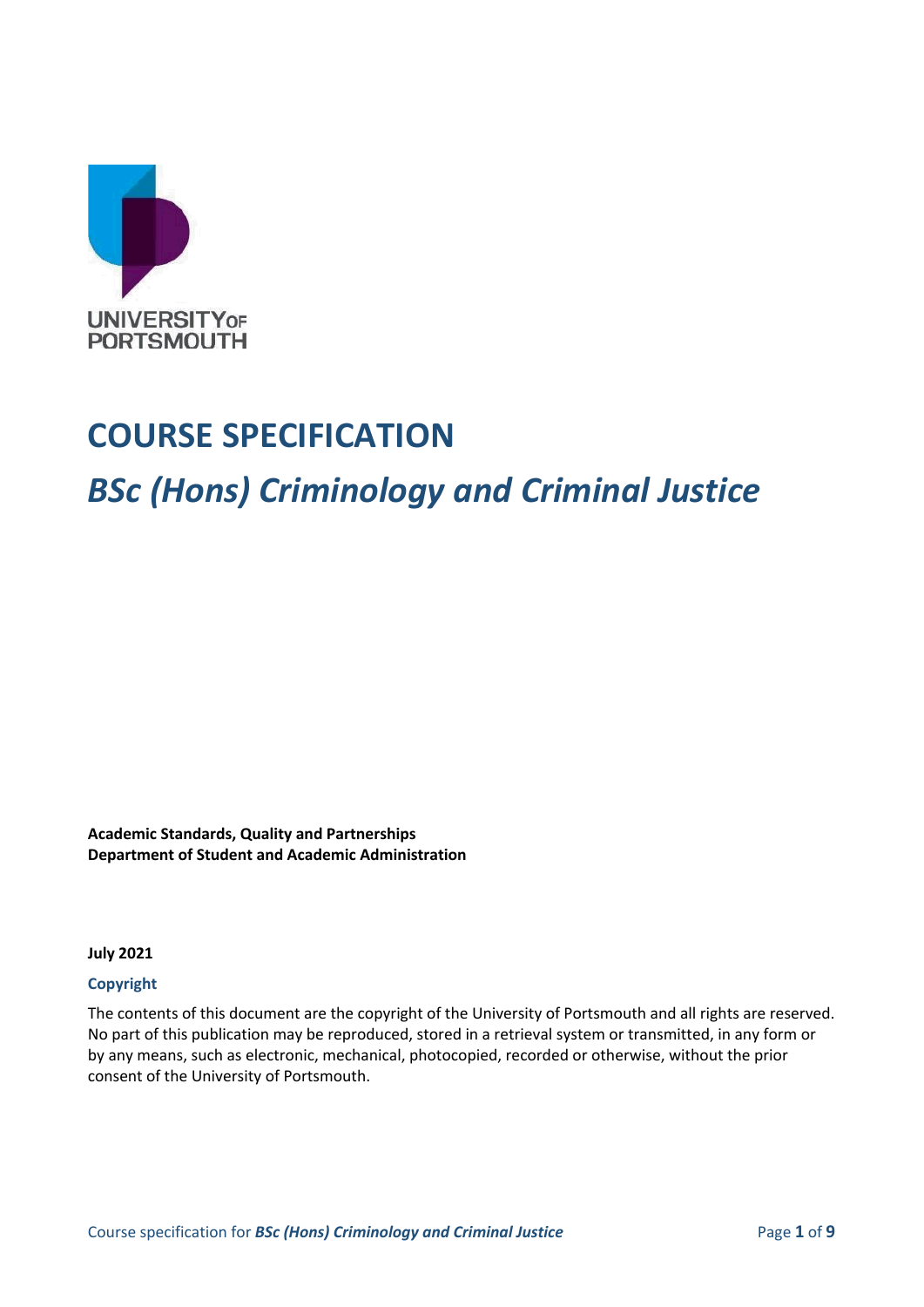## **COURSE SPECIFICATION**

| <b>Course Title</b>                                                                           | <b>Criminology and Criminal Justice</b>                         |
|-----------------------------------------------------------------------------------------------|-----------------------------------------------------------------|
| <b>Final Award</b>                                                                            | <b>BSc</b>                                                      |
| Exit Awards                                                                                   | Certificate in Higher Education, Diploma in Higher<br>Education |
| Course Code / UCAS code (if applicable)                                                       | C0586S/U0586PYC, M930                                           |
| Mode of study                                                                                 | <b>Full time</b>                                                |
| Mode of delivery                                                                              | Campus                                                          |
| Normal length of course                                                                       | 3 years, 4 years with placement                                 |
| Cohort(s) to which this course specification<br>applies                                       | October 2020 intake onwards                                     |
| <b>Awarding Body</b>                                                                          | University of Portsmouth                                        |
| <b>Teaching Institution</b>                                                                   | University of Portsmouth                                        |
| Faculty                                                                                       | <b>Faculty of Humanities and Social Sciences</b>                |
| School/Department/Subject Group                                                               | School of Criminology and Criminal Justice (SCCJ)               |
| School/Department/Subject Group webpage                                                       | <b>School of Criminology and Criminal Justice (SCCJ)</b>        |
| Course webpage including entry criteria                                                       | <b>Criminology and Criminal Justice</b>                         |
| Professional and/or Statutory Regulatory<br><b>Body accreditations</b>                        | ΝA                                                              |
| <b>Quality Assurance Agency Framework for</b><br>Higher Education Qualifications (FHEQ) Level | FHEQ Level 6                                                    |

This course specification provides a summary of the main features of the course, identifies the aims and learning outcomes of the course, the teaching, learning and assessment methods used by teaching staff, and the reference points used to inform the curriculum.

This information is therefore useful to potential students to help them choose the right course of study, to current students on the course and to staff teaching and administering the course.

Further detailed information on the individual modules within the course may be found in the relevant module descriptors and the Course Handbook provided to students on enrolment.

Please refer to the [Course and Module Catalogue](https://course-module-catalog.port.ac.uk/#/welcome) for further information on the course structure and modules.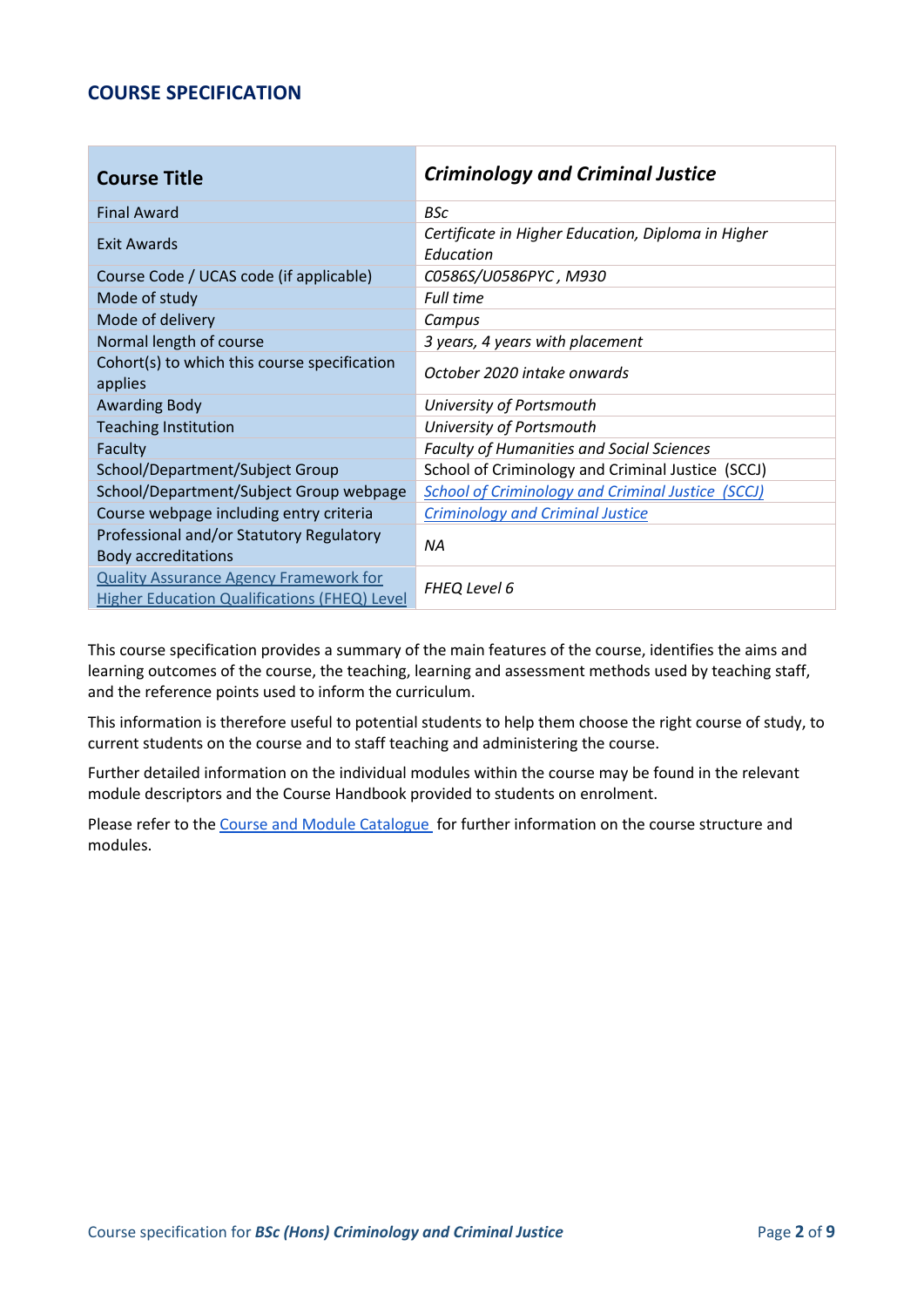## **Educational aims of the course**

- *To provide a challenging and stimulating study environment, based upon quality learning and teaching practice.*
- *To provide a framework allowing students to follow a coherent programme of study.*
- *To enable students to study a multi-disciplinary subject and develop specialist interests in key areas of criminology and criminal justice, including the roles and professional practices of criminal justice agencies, and other statutory and third sector agencies working in the criminal justice arena.*
- *To enable students to exercise choice in their studies, drawing upon the expert knowledge and research of academics teaching in the department.*
- *To provide an opportunity for students to create and understand links between the disciplines making up the field of criminology and criminal justice.*
- *To provide students with the opportunity to develop key academic skills, enabling critical thinking and the ability to undertake independent research.*
- *To provide students with the knowledge, experience and employability skills required to maximise career and postgraduate study opportunities.*
- *To provide a broad education presenting multiple and comparative global perspectives on criminology and criminal justice, acknowledging issues relating to diversity, social justice and human rights.*
- *To foster knowledge of criminology and criminal justice in a multi-disciplinary and global context and critical engagement with its subject areas.*
- *To provide an understanding of the role of empirical research in challenging existing theories and creating new theories.*
- *To enable an understanding of real life applications of theory to problems of crime causation and crime solutions, and the subsequent development of new policies, practices and legislation in a comparative international context.*
- *To facilitate students understanding of and competence in a range of qualitative and quantitative research skills for exploring crime and its management.*
- *To provide the opportunity to pursue specialist knowledge and interests through volunteering, placements and research.*
- *To provide the opportunity to develop transferable skills required for future professional success.*

## **Course Learning Outcomes and Learning, Teaching and Assessment Strategies**

The [Quality Assurance Agency for Higher Education \(QAA\)](http://www.qaa.ac.uk/en) sets out a national framework of qualification levels, and the associated standards of achievement are found in their [Framework for Higher Education](https://www.qaa.ac.uk/docs/qaa/quality-code/qualifications-frameworks.pdf?sfvrsn=170af781_16)  [Qualifications](https://www.qaa.ac.uk/docs/qaa/quality-code/qualifications-frameworks.pdf?sfvrsn=170af781_16) document.

The Course Learning Outcomes for this course are outlined in the tables below.

#### **A. Knowledge and understanding of:**

| LO<br>number | <b>Learning outcome</b>                                                                                                                                             | <b>Learning and Teaching methods</b>                                                                                                                                                                              | <b>Assessment</b><br>methods                                                                                                                                                                                                                                         |
|--------------|---------------------------------------------------------------------------------------------------------------------------------------------------------------------|-------------------------------------------------------------------------------------------------------------------------------------------------------------------------------------------------------------------|----------------------------------------------------------------------------------------------------------------------------------------------------------------------------------------------------------------------------------------------------------------------|
| A1           | Core and specialist<br>aspects of<br>criminological<br>theory and criminal<br>justice processes,<br>including a range of<br>sub disciplines<br>influencing research | Across the three levels, lectures,<br>seminars, workshops and tutorials<br>enable students to acquire core<br>and specialist academic<br>knowledge of criminological<br>theory and criminal justice<br>processes. | A1 is assessed through summative<br>coursework, including essays,<br>report writing, briefing notes,<br>portfolios, posters, projects,<br>assessed group work,<br>presentations, examinations,<br>dissertations and in some case<br>relevant online tools in Moodle. |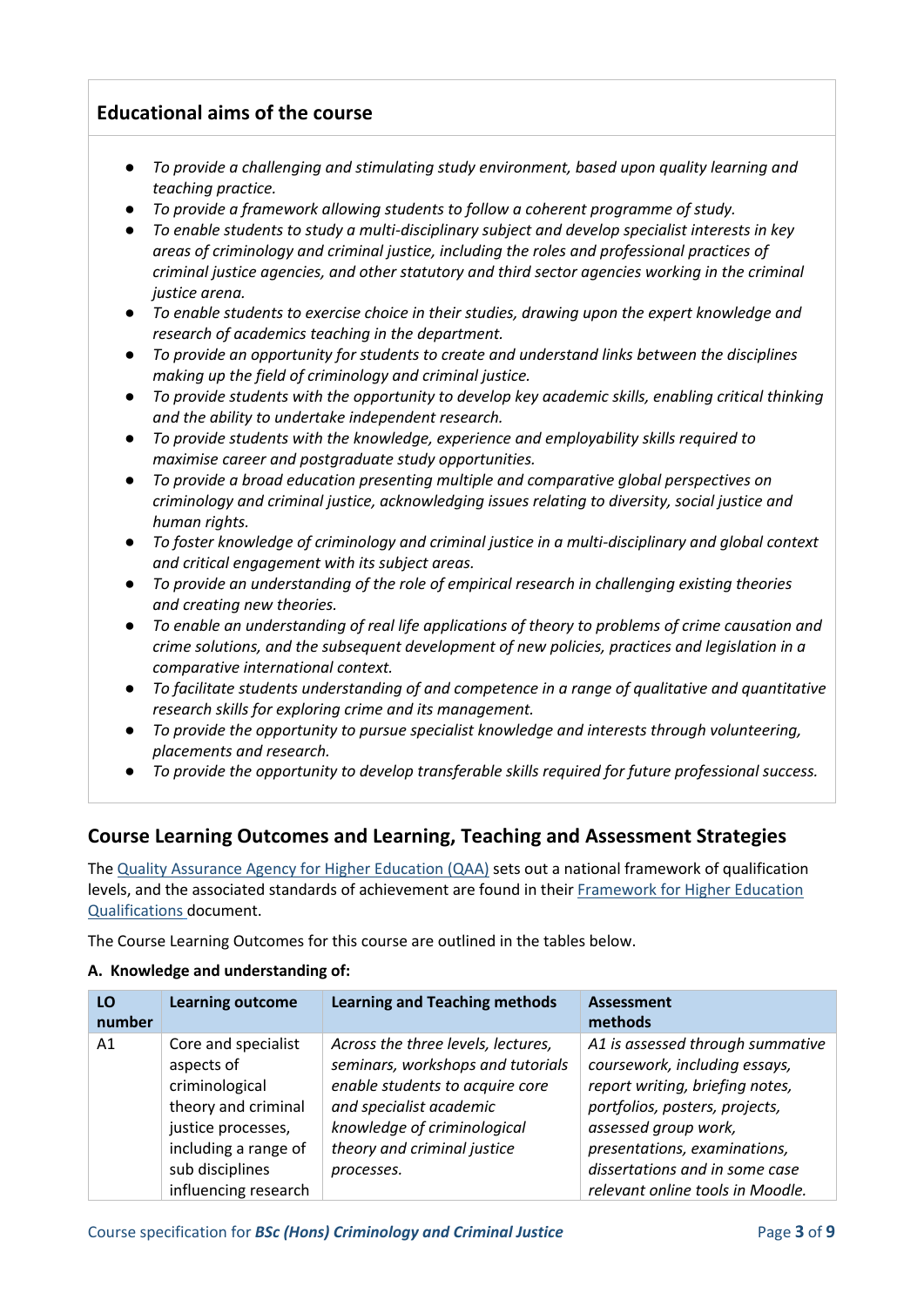|                | and social policy<br>development.                                                                                                                 |                                                                                                                                                                                                                                                                                                                                                                                                                                                                                                                                                                                 | Formative assessment is also used<br>(essay planning, oral feedback,<br>draft chapters and dissertations).                                                                                                                                                                                                                                                                         |
|----------------|---------------------------------------------------------------------------------------------------------------------------------------------------|---------------------------------------------------------------------------------------------------------------------------------------------------------------------------------------------------------------------------------------------------------------------------------------------------------------------------------------------------------------------------------------------------------------------------------------------------------------------------------------------------------------------------------------------------------------------------------|------------------------------------------------------------------------------------------------------------------------------------------------------------------------------------------------------------------------------------------------------------------------------------------------------------------------------------------------------------------------------------|
| A2             | The development of<br>academic skills,<br>including a range of<br>criminological<br>research paradigms<br>and research<br>methods.                | Across the three levels, lectures,<br>seminars, workshops and tutorials<br>enable students to acquire<br>academic knowledge of research<br>paradigms and methods (both<br>quantitative and qualitative). In<br>particular, knowledge and<br>understanding of research<br>methods and paradigms are<br>acquired through lectures,<br>seminars, workshops and tutorials<br>in the research methods and<br>dissertation modules. Students are<br>also supported by the Faculty<br>Learning Development Tutor<br>(Quantitative Research Skills) and<br>the dissertation supervisor. | A2 is assessed through summative<br>coursework, including essays,<br>report writing, briefing notes,<br>portfolios, posters, projects,<br>assessed group work,<br>presentations, examinations,<br>dissertations and in some case<br>relevant online tools in Moodle.<br>Formative assessment is also used<br>(essay planning, oral feedback,<br>draft chapters and dissertations). |
| A <sub>3</sub> | The changing nature<br>of the 'criminal<br>justice state' and the<br>inherent variability<br>of crime causation<br>explanations and<br>responses. | Across the three levels, lectures,<br>seminars, workshops and tutorials<br>enable students to acquire<br>academic knowledge of the<br>'criminal justice state' and of<br>competing psychological<br>explanations of crime causation<br>and responses to crime from the<br>criminal justice arena.                                                                                                                                                                                                                                                                               | A3 is assessed through summative<br>coursework, including essays,<br>report writing, briefing notes,<br>portfolios, posters, projects,<br>assessed group work,<br>presentations, examinations,<br>dissertations and in some case<br>relevant online tools in Moodle.<br>Formative assessment is also used<br>(essay planning, oral feedback,<br>draft chapters and dissertations). |
| A4             | The relationship of<br>diversity to social<br>justice in relation to<br>crime, victimisation<br>and social responses<br>to these<br>phenomena.    | Across the three levels, lectures,<br>seminars, workshops and tutorials<br>enable students to acquire<br>academic knowledge of the<br>relationships between diversity<br>and crime. Many modules<br>emphasise the importance of<br>diversity and social justice within<br>the discipline and within the<br>criminal justice system.                                                                                                                                                                                                                                             | A4 is assessed through summative<br>coursework, including essays,<br>report writing, briefing notes,<br>portfolios, posters, projects,<br>assessed group work,<br>presentations, examinations,<br>dissertations and in some case<br>relevant online tools in Moodle.<br>Formative assessment is also used<br>(essay planning, oral feedback,<br>draft chapters and dissertations). |

#### **B. Cognitive (Intellectual or Thinking) skills, able to:**

| LO<br>number | <b>Learning outcome</b> | <b>Learning and Teaching methods</b> | <b>Assessment</b><br>methods     |
|--------------|-------------------------|--------------------------------------|----------------------------------|
| B1           | Generate and            | Across the three levels, lectures,   | B1 is assessed through summative |
|              | explore creative and    | seminars, workshops and tutorials    | coursework, including essays,    |
|              | original ideas and      | enable students to generate and      | report writing, briefing notes,  |
|              | apply multiple and      | explore creative and original ideas. | portfolios, posters, projects,   |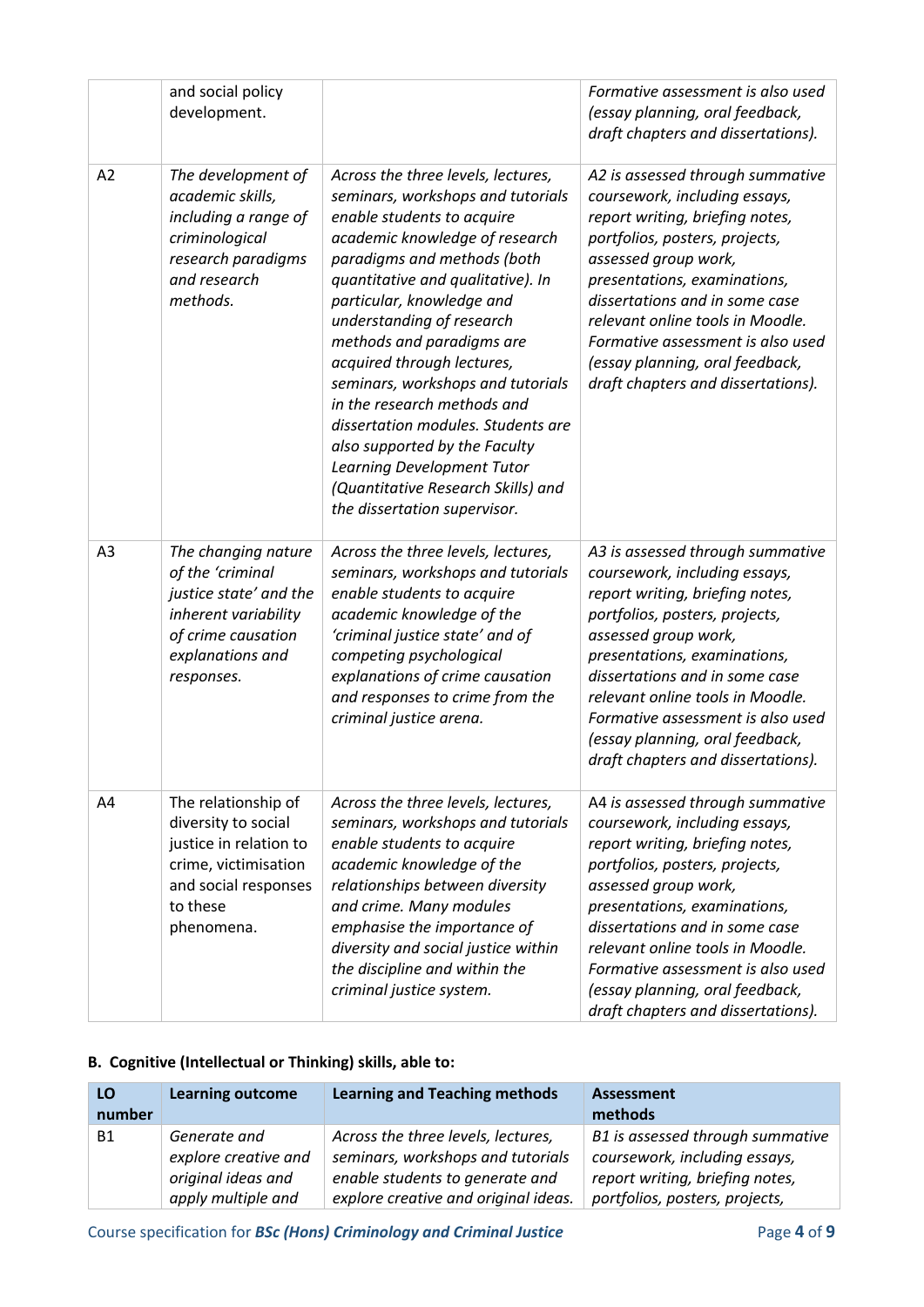|                | competing<br>perspectives to<br>existing<br>criminological issues<br>and debates.                                                                                                                   | Students will apply multiple and<br>competing perspectives from the<br>discipline in their work. Theoretical<br>perspectives become advanced as<br>the student progresses across the<br>course. In particular, the research<br>methods and dissertation modules<br>allow for independent and original<br>research to be produced.                                                                                                                                         | assessed group work,<br>presentations, examinations,<br>dissertations and in some case<br>relevant online tools in Moodle.<br>Formative assessment is also used<br>(essay planning, oral feedback,<br>draft chapters and dissertations).                                                                                                                                           |
|----------------|-----------------------------------------------------------------------------------------------------------------------------------------------------------------------------------------------------|---------------------------------------------------------------------------------------------------------------------------------------------------------------------------------------------------------------------------------------------------------------------------------------------------------------------------------------------------------------------------------------------------------------------------------------------------------------------------|------------------------------------------------------------------------------------------------------------------------------------------------------------------------------------------------------------------------------------------------------------------------------------------------------------------------------------------------------------------------------------|
| <b>B2</b>      | Critically evaluate<br>multi-disciplinary<br>evidence from a<br>range of sources and<br>make informed<br>judgements on the<br>validity and<br>reliability of some<br>sources over others.           | Across the three levels, lectures,<br>seminars, workshops and tutorials<br>enable students to acquire and<br>develop cognitive skills relating to<br>academic and non-academic<br>sources of information. Students<br>are encouraged to engage with<br>peer reviewed academic journals<br>at the cutting edge of<br>criminological theory and<br>research.<br>Students are also supported by the<br>Department's Learning<br>Development Tutor and the<br>personal tutor. | B2 is assessed through summative<br>coursework, including essays,<br>report writing, briefing notes,<br>portfolios, posters, projects,<br>assessed group work,<br>presentations, examinations,<br>dissertations and in some case<br>relevant online tools in Moodle.<br>Formative assessment is also used<br>(essay planning, oral feedback,<br>draft chapters and dissertations). |
| B <sub>3</sub> | Use evidence-based<br>reasoning to make<br>informed<br>judgements in<br>developing research<br>methodologies to<br>support projects,<br>dissertations and<br>other written work.                    | Across the three levels, lectures,<br>seminars, workshops and tutorials<br>enable students to acquire and<br>develop cognitive skills relating to<br>research methodologies. In<br>particular, the research methods<br>and dissertation modules allow for<br>the acquisition and application of<br>social scientific methodology to<br>real world research.                                                                                                               | B3 is assessed through summative<br>coursework, including essays,<br>report writing, briefing notes,<br>portfolios, posters, projects,<br>assessed group work,<br>presentations, examinations,<br>dissertations and in some case<br>relevant online tools in Moodle.<br>Formative assessment is also used<br>(essay planning, oral feedback,<br>draft chapters and dissertations). |
| <b>B4</b>      | Identify historical<br>and contemporary<br>issues relating to the<br>wider social and<br>political contexts in<br>order to develop and<br>sustain reasoned<br>arguments to a<br>range of audiences. | Across the three levels, lectures,<br>seminars, workshops and tutorials<br>enable students to form logical<br>arguments in their work which are<br>appropriate for academic settings<br>and graduate destinations.                                                                                                                                                                                                                                                        | B4 is assessed through summative<br>coursework, including essays,<br>report writing, briefing notes,<br>portfolios, posters, projects,<br>assessed group work,<br>presentations, examinations,<br>dissertations and in some case<br>relevant online tools in Moodle.<br>Formative assessment is also used<br>(essay planning, oral feedback,<br>draft chapters and dissertations). |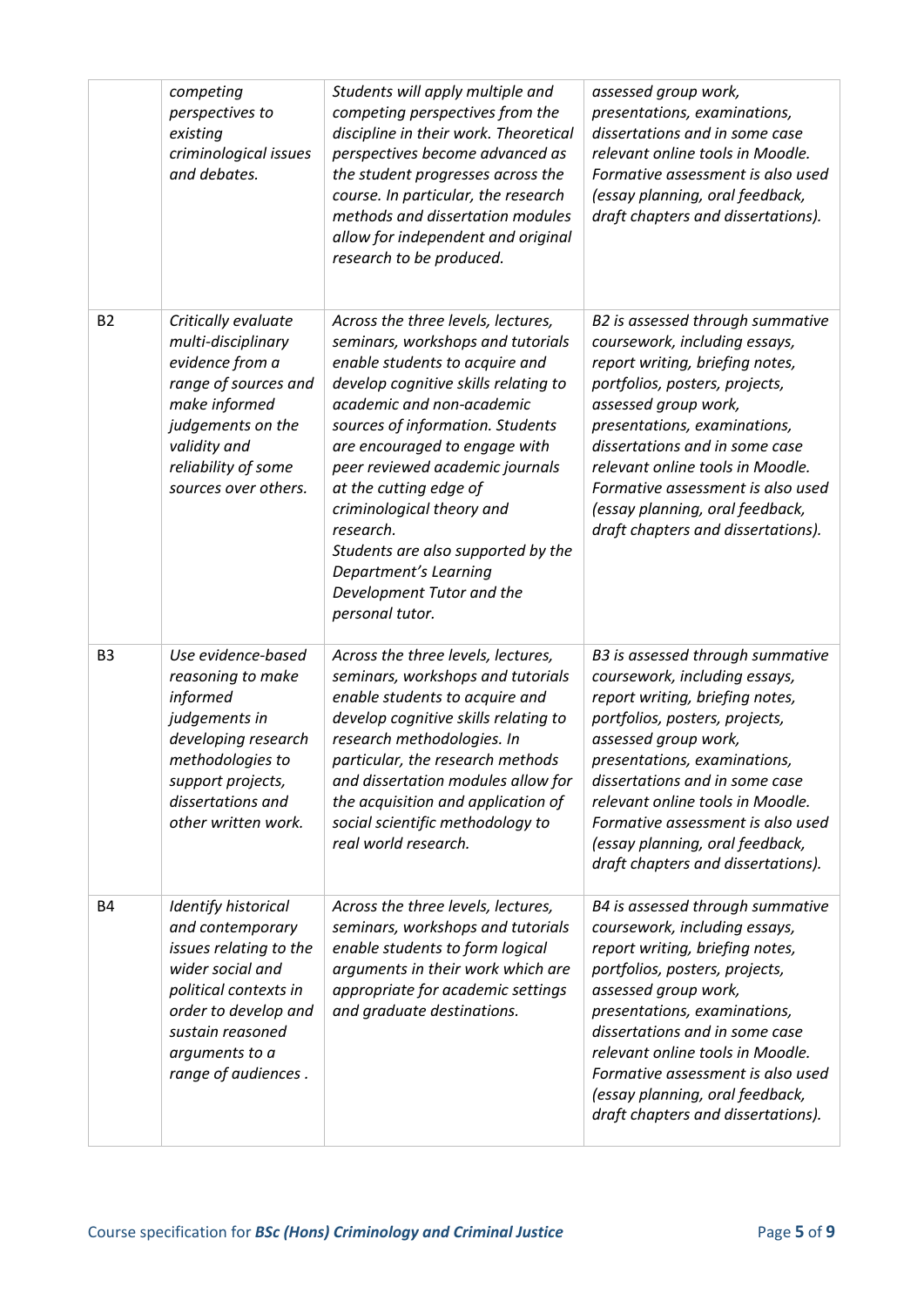#### **C. Practical (Professional or Subject) skills, able to:**

| LO             | <b>Learning outcome</b>                                                                                                                     | <b>Learning and Teaching methods</b>                                                                                                                                                                                                                                                                                                          | <b>Assessment</b>                                                                                                                                                                                                                                                                                                                                                                     |
|----------------|---------------------------------------------------------------------------------------------------------------------------------------------|-----------------------------------------------------------------------------------------------------------------------------------------------------------------------------------------------------------------------------------------------------------------------------------------------------------------------------------------------|---------------------------------------------------------------------------------------------------------------------------------------------------------------------------------------------------------------------------------------------------------------------------------------------------------------------------------------------------------------------------------------|
| number         |                                                                                                                                             |                                                                                                                                                                                                                                                                                                                                               | methods                                                                                                                                                                                                                                                                                                                                                                               |
| C <sub>1</sub> | Communicate<br>criminological ideas<br>via a range of<br>formats.                                                                           | Across the three levels, lectures,<br>seminars, workshops and tutorials<br>enable students to develop and<br>strengthen their written and verbal<br>communication skills. These<br>communication skills are taught<br>from level four onwards and the<br>Department's Learning<br>Development Tutor is also available<br>to support students. | C1 is assessed through<br>summative coursework,<br>including essays, report writing,<br>briefing notes, portfolios,<br>posters, projects, assessed<br>group work, presentations,<br>examinations, dissertations and<br>in some case relevant online<br>tools in Moodle. Formative<br>assessment is also used (essay<br>planning, oral feedback, draft<br>chapters and dissertations). |
| C <sub>2</sub> | Retrieve and use<br>information<br>effectively from a<br>range of sources in<br>order to problem<br>solve and develop<br>reasoned argument. | Across the three levels, lectures,<br>seminars, workshops and tutorials<br>enable students to develop and<br>strengthen their problem solving<br>skills, and to develop reasoned<br>argument in their written and oral<br>assessments using information<br>from a range of sources.                                                           | C2 is assessed through<br>summative coursework,<br>including essays, report writing,<br>briefing notes, portfolios,<br>posters, projects, assessed<br>group work, presentations,<br>examinations, dissertations and<br>in some case relevant online<br>tools in Moodle. Formative<br>assessment is also used (essay<br>planning, oral feedback, draft<br>chapters and dissertations). |
| C <sub>3</sub> | Work effectively<br>under pressure and<br>exercise effective<br>time management<br>skills.                                                  | Across the three levels, lectures,<br>seminars, workshops and tutorials<br>enable students to develop and<br>strengthen their time management<br>skills in order to complete their<br>preparatory work and assessments<br>in time.                                                                                                            | C3 is assessed through<br>summative coursework,<br>including essays, report writing,<br>briefing notes, portfolios,<br>posters, projects, assessed<br>group work, presentations,<br>examinations, dissertations and<br>in some case relevant online<br>tools in Moodle. Formative<br>assessment is also used (essay<br>planning, oral feedback, draft<br>chapters and dissertations). |
| C <sub>4</sub> | Work effectively in a<br>team, being sensitive<br>to environmental and<br>interpersonal<br>aspects.                                         | Across the three levels, lectures,<br>seminars, workshops and tutorials<br>enable students to develop and<br>strengthen their interpersonal and<br>team working skills in order to<br>complete tasks effectively.                                                                                                                             | C4 is assessed through<br>summative coursework,<br>including essays, report writing,<br>briefing notes, portfolios,<br>posters, projects, assessed<br>group work, presentations,<br>examinations, dissertations and<br>in some case relevant online<br>tools in Moodle. Formative<br>assessment is also used (essay<br>planning, oral feedback, draft<br>chapters and dissertations). |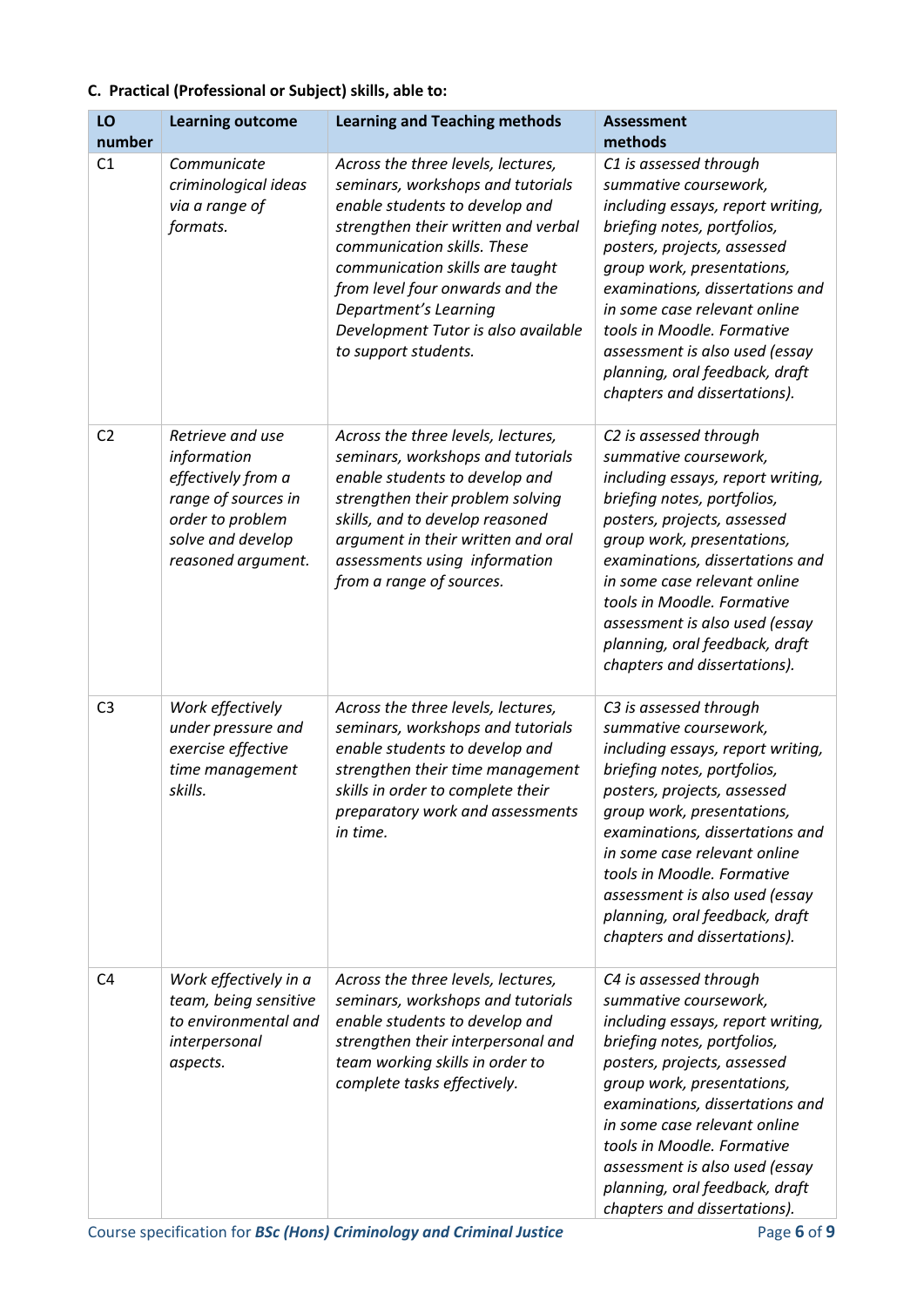| C5 | Conduct a<br>substantial piece of<br>criminological<br>research, under<br>appropriate<br>supervision. | Across the three levels, lectures,<br>seminars, workshops and tutorials<br>enable students to develop and<br>strengthen their research skills in<br>order to successfully complete a<br>dissertation in the final year of<br>study. | C5 is assessed through<br>summative coursework,<br>including poster proposals and<br>dissertations. Formative<br>assessment is also used (oral<br>feedback, draft chapters, and<br>draft dissertations). |
|----|-------------------------------------------------------------------------------------------------------|-------------------------------------------------------------------------------------------------------------------------------------------------------------------------------------------------------------------------------------|----------------------------------------------------------------------------------------------------------------------------------------------------------------------------------------------------------|

#### **D. Transferable (Graduate and Employability) skills, able to:**

| LO<br>number   | <b>Learning outcome</b>                                                                                                                                                               | <b>Learning and Teaching methods</b>                                                                                                                                                                                                                                                                                                                                                                                                                                        | <b>Assessment</b><br>methods                                                                                                                                                                                                                                                                                                                                                          |
|----------------|---------------------------------------------------------------------------------------------------------------------------------------------------------------------------------------|-----------------------------------------------------------------------------------------------------------------------------------------------------------------------------------------------------------------------------------------------------------------------------------------------------------------------------------------------------------------------------------------------------------------------------------------------------------------------------|---------------------------------------------------------------------------------------------------------------------------------------------------------------------------------------------------------------------------------------------------------------------------------------------------------------------------------------------------------------------------------------|
| D <sub>1</sub> | Contribute orally to<br>group discussions and<br>debates about a<br>complex subject,<br>involving the<br>management of tasks<br>and problem solving<br>skills.                        | Across the three levels, lectures,<br>seminars, workshops and tutorials<br>enable students to contribute<br>orally to group discussions and<br>debates.                                                                                                                                                                                                                                                                                                                     | D1 is assessed through<br>summative coursework,<br>including assessed group work<br>and presentations. Formative<br>assessment is also used (oral<br>feedback).                                                                                                                                                                                                                       |
| D <sub>2</sub> | Develop written<br>communication skills<br>by employing different<br>types of written<br>documents to convey<br>knowledge and<br>understanding of<br>complex subjects and<br>debates. | Across the three levels, lectures,<br>seminars, workshops and tutorials<br>enable students to develop and<br>strengthen their written<br>communication skills. Academic<br>writing skills are taught from level<br>four onwards. Writing skills are<br>assessed through essays, reports,<br>portfolios, briefing notes, exams,<br>and dissertations. The<br>Department's Learning<br>Development Tutor and the<br>personal tutor are also available<br>to support students. | D2 is assessed through<br>summative coursework,<br>including essays, report writing,<br>briefing notes, portfolios,<br>posters, projects, assessed<br>group work, examinations,<br>dissertations and in some case<br>relevant online tools in Moodle.<br>Formative assessment is also<br>used (essay planning, oral<br>feedback, draft chapters and<br>dissertations).                |
| D <sub>3</sub> | Present information<br>from a range of<br>sources (including<br>different forms of<br>media) for different<br>purposes and to a<br>range of audiences.                                | Across the three levels, seminars<br>enable students to present<br>information through individual<br>and group presentations on a<br>variety of subjects relating to<br>criminological theory, criminal<br>justice practices and procedures,<br>and their independent research.<br>This will also enable students to<br>form logical arguments in their<br>work which are appropriate for<br>academic settings and graduate<br>destinations.                                | D3 is assessed through<br>summative coursework,<br>including essays, report writing,<br>briefing notes, portfolios,<br>posters, projects, assessed<br>group work, presentations,<br>examinations, dissertations and<br>in some case relevant online<br>tools in Moodle. Formative<br>assessment is also used (essay<br>planning, oral feedback, draft<br>chapters and dissertations). |
| D <sub>4</sub> | Recognise, explore and<br>describe a problem,                                                                                                                                         | Across the three levels, lectures,<br>seminars, workshops and tutorials                                                                                                                                                                                                                                                                                                                                                                                                     | D4 is assessed through<br>summative coursework,                                                                                                                                                                                                                                                                                                                                       |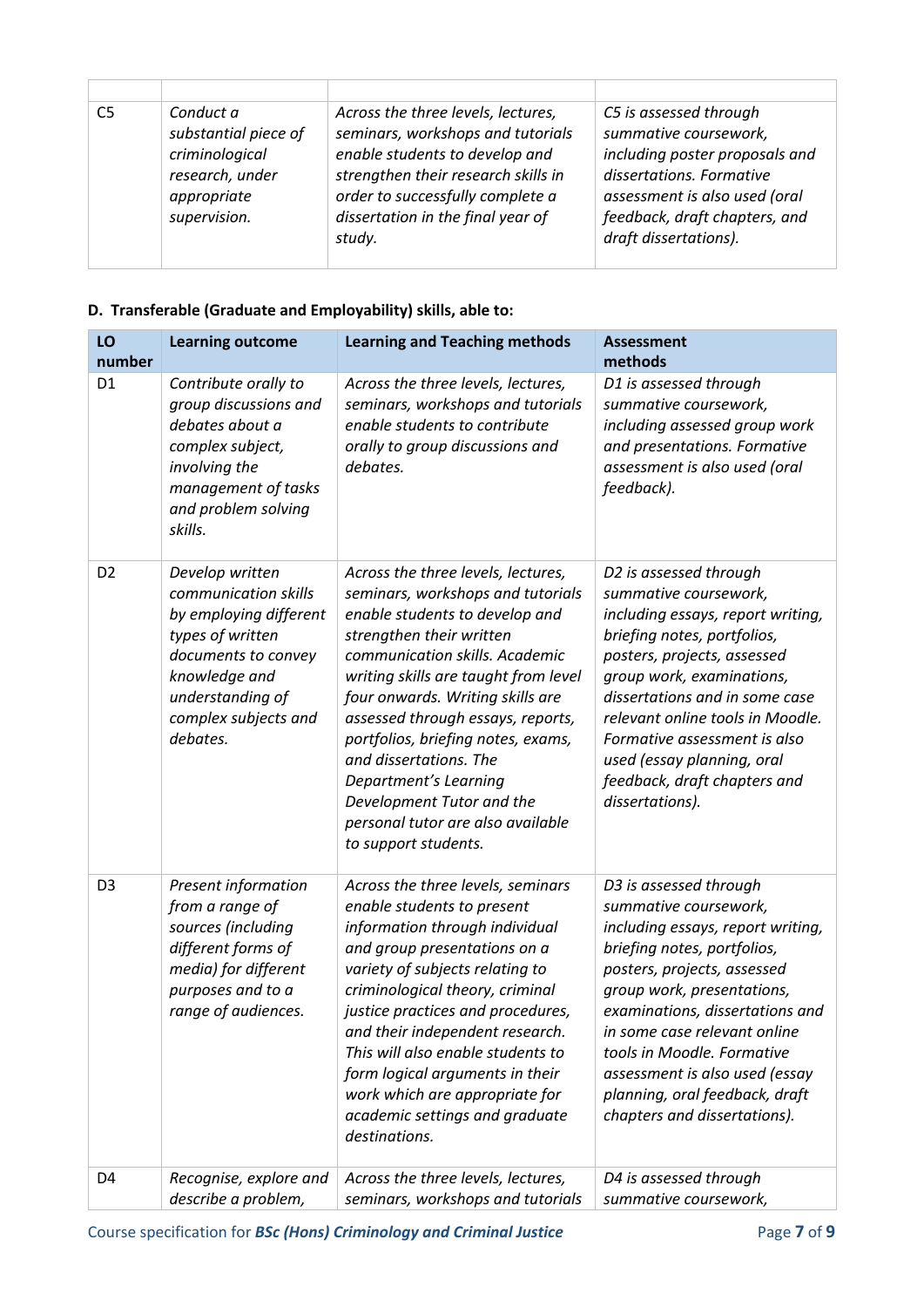|                | agree standards and<br>outcomes for its<br>solutions, involving<br>team working and<br>problem solving skills.                                                                                        | enable students to develop and<br>strengthen their team working<br>and problem solving skills.                                                                                                                                                              | including essays, report writing,<br>briefing notes, portfolios,<br>posters, projects, assessed<br>group work, presentations,<br>examinations, dissertations and<br>in some case relevant online<br>tools in Moodle. Formative<br>assessment is also used (essay<br>planning, oral feedback, draft<br>chapters and dissertations).                                                    |
|----------------|-------------------------------------------------------------------------------------------------------------------------------------------------------------------------------------------------------|-------------------------------------------------------------------------------------------------------------------------------------------------------------------------------------------------------------------------------------------------------------|---------------------------------------------------------------------------------------------------------------------------------------------------------------------------------------------------------------------------------------------------------------------------------------------------------------------------------------------------------------------------------------|
| D <sub>5</sub> | Demonstrate their<br>own skills and make<br>use of feedback to<br>plan, organise and<br>review own<br>performance, using<br>analytical and<br>reflective skills in a<br>career management<br>context. | Across the three levels, lectures,<br>seminars, workshops and tutorials<br>enable students to develop and<br>strengthen their analytical and<br>reflective skills. Summative and<br>formative feedback is given on<br>assessments throughout the<br>course. | D5 is assessed through<br>summative coursework,<br>including essays, report writing,<br>briefing notes, portfolios,<br>posters, projects, assessed<br>group work, presentations,<br>examinations, dissertations and<br>in some case relevant online<br>tools in Moodle. Formative<br>assessment is also used (essay<br>planning, oral feedback, draft<br>chapters and dissertations). |

## **Academic Regulations**

The current University of Portsmouth **Academic Regulations** will apply to this course.

## **Support for Student Learning**

The University of Portsmouth provides a comprehensive range of support services for students throughout their course, details of which are available at the [MyPort](http://myport.ac.uk/) student portal.

In addition to these University support services this course also provides the following:

- The course is managed by a Course Leader.
- A Course Induction programme introduces the student to the University and their course.
- Each student has a nominated Personal Tutor, responsible for pastoral support and guidance. This role will then be taken over by the dissertation supervisor once allocated.
- Within ICJS there are also Learning Development Tutors for both academic skills and research support.

## **Evaluation and Enhancement of Standards and Quality in Learning and Teaching**

The University of Portsmouth undertakes comprehensive monitoring, review and evaluation of courses within clearly assigned staff responsibilities. Student feedback is a key feature in these evaluations, as represented in our [Policy for Listening to and Responding to the Student Voice](http://policies.docstore.port.ac.uk/policy-069.pdf) where you can also find further information.